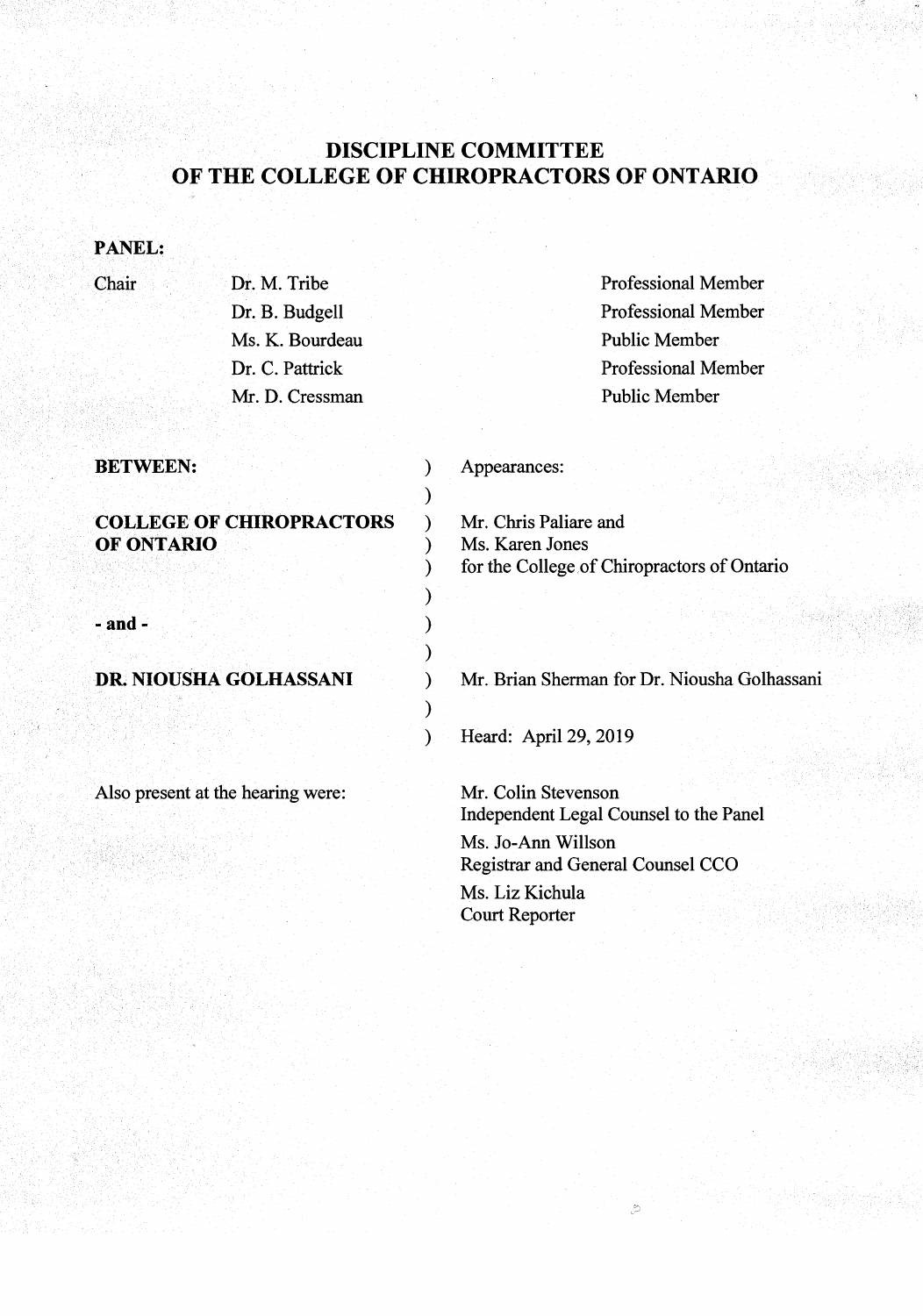## **DECISION AND REASONS**

#### **INTRODUCTION**

A hearing into allegations of professional misconduct against Dr. Niousha Golhassani ("Dr. Golhassani", or the "Member") took place before a panel of the Discipline Committee (the "Panel") of the College of Chiropractors of Ontario (the "College" or "CCO") on April 29, 2019. The College has a mandate to regulate the practice of the chiropractic profession and to govern its members and, in so doing, serve and protect the public interest.

For the reasons that follow the Panel found that the Member engaged in professional misconduct.

The Panel accepted a joint submission on penalty and costs and ordered that its terms be implemented.

#### **. THE ALLEGATIONS**

The allegations against the Member are set out in two separate Notices of Hearing. The first dated February 7, 2018 was filed as Exhibit 1. It provided:

1. You have committed an act of professional misconduct as provided by subsection 51(1)(c) of the Health Professionals Procedural Code of the *Chiropractic Act, 1991*, S.O. 1991, c.2l,as amended, and paragraph 1(2) of Ontario Regulation 852/93, in that during 2009-2012, you contravened a standard of practice of the profession or failed to maintain the standard of practice expected of members of the profession with respect to your assessment and/or treatment and/or documentation and/or billing.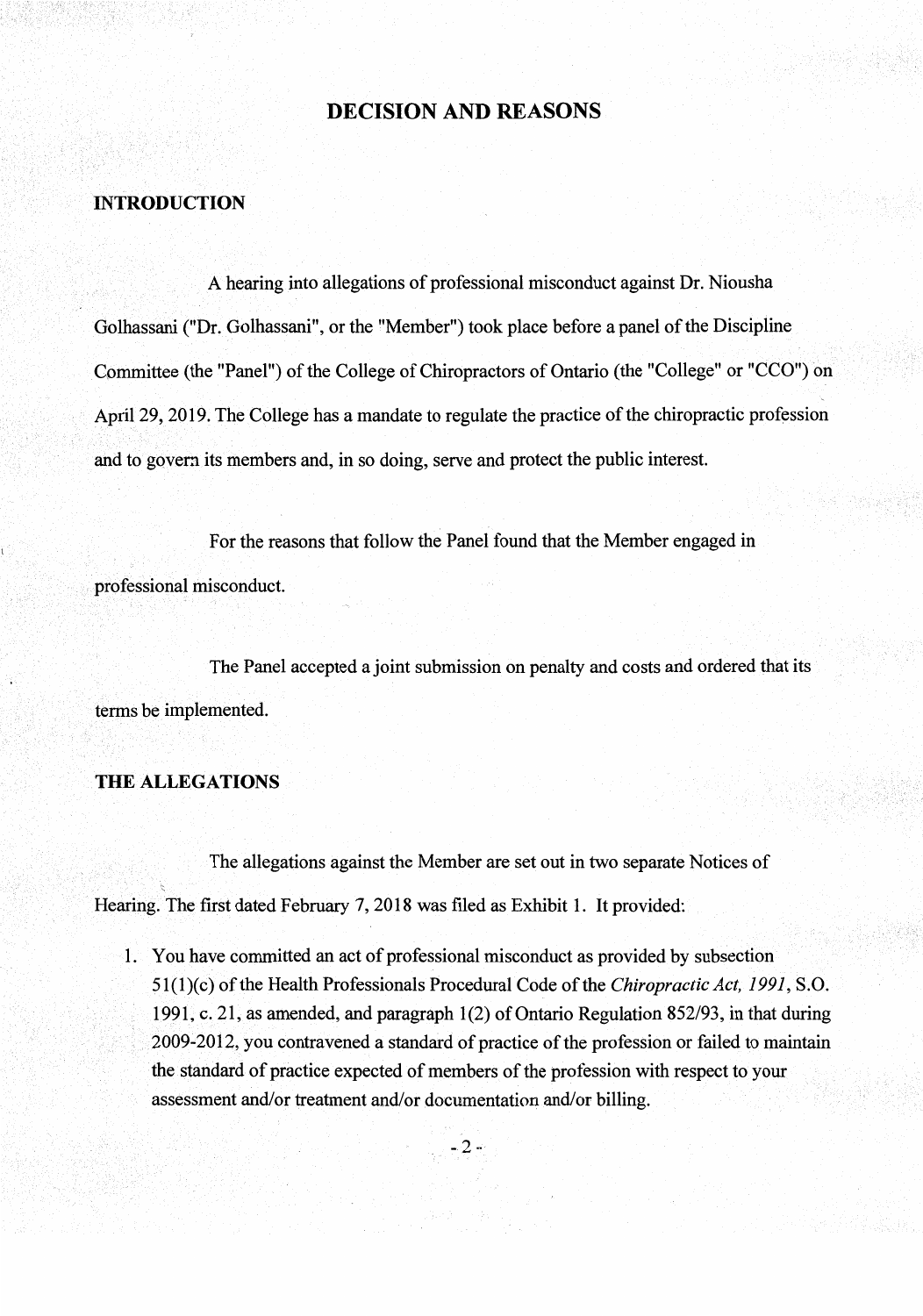- 2. You have committed an act of professional misconduct as provided by subsection 51(1)(c) of the Health Professionals Procedural Code of the *Chiropractic Act*, 1991, S.O. 1991, c. 21, as amended, and paragraph 1(19) of Ontario Regulation 852/93, in that during the period  $2009-2012$ , on one or more occasions, you failed to keep records as required by the regulations.
- 3. X ou have committed an act of professional misconduct as provided by subsection 51(l)(c) of the Health Professionals Procedural Code of the *Chiropractic Act, 1991,* S.O. 1991, c. 21, as amended, and paragraph 1(20) of Ontario Regulation 852/93, in that during the period 2009-2012, on one or more occasions, you falsified a record relating to . your practice.
- 4. You have committed an act of professional misconduct as provided by subsection 51(1)(c}ofthe Health Professionals Procedural Code of the *Chiropractic Act, 1991,* S.O. 1991, c .21, as a mended, and paragraph 1(22) of Ontario Regulation 852/93, in that during the period 2009-2012, on one or more occasions, you signed or issued, in your professional capacity, a document that you knew contained a false or misleading statement.<br>Det geta en de la proposition de la proposition de la proposition de la proposition de la proposition de la pr
- 5. You have committed an act of professional misconduct as provided by subsection 51 ( 1 )(c) of the Health Professionals Procedunil Code of the *Chiropractic Act, 1991,* S. 0. 1991, c .21, as amended, and paragraph·l(23) of Ontario Regulation 852/93, in that during the period  $2009-2012$ , on one or more occasions, you submitted an account or charge for services that you knew were false or misleading.
- 6. You have committed an act of professional misconduct as provided by subsection 5l(l)(c) of the Health Professionals Procedural Code of the *Chiropractic Act, 1991,* S.O. 1991, c. 21, as amended, and paragraph  $1(33)$  of Ontario Regulation 852/93, in that during the period 2009-2012, you engaged in conduct or performed an act that, having regard to all the circumstances, would reasonably be regarded by members as disgraceful, dishonourable or unprofessional with respect to your assessment and/or treatment and/or documentation and/ or billing.

The hearing proceeded only in relation to allegations  $1, 2$ , and  $6$  of the first Notice of Hearing. Allegations 3, 4 and 5 were withdrawn.

 $-3-$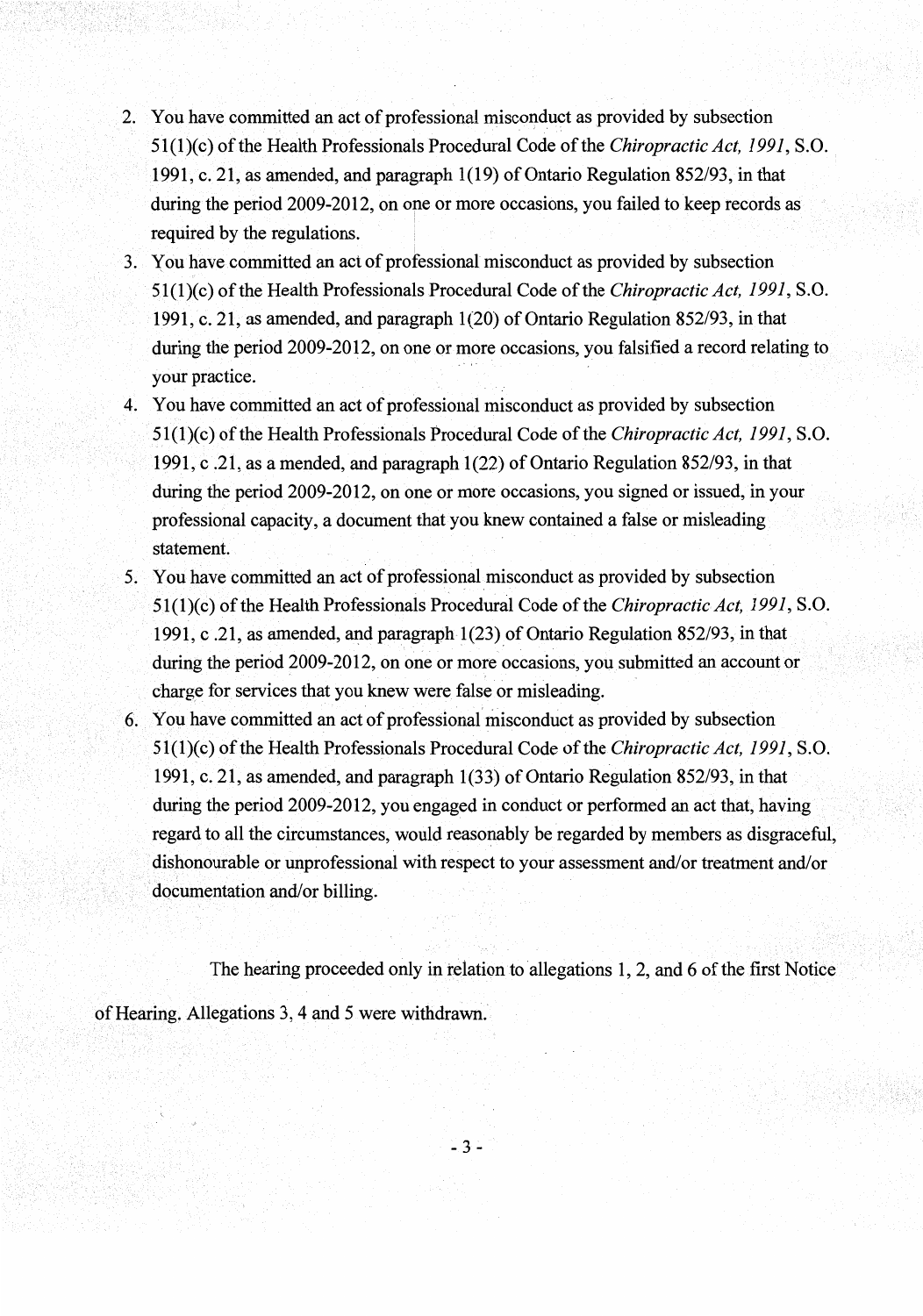The second Notice of Hearing dated August 17,2018 arose from a Registrar's

investigation and was filed as Exhibit 2. It provided:

- 1. You have committed an act of professional misconduct as provided by subsection 51(1)(c) of the Health Professions Procedural Code of the *Chiropractic Act, 1991,* S.O. 1991, c.21, as amended, and paragraph 1(2) of Ontario Regulation 852/93, in that in or about 2010, on one or more occasions, you contravened a standard of practice of the profession or failed to maintain the standard of practice expected of members of the profession with respect to your documentation and/or billing regarding patients and your accepting of payment for services that were not provided.
- 2. You have committed an act of professional misconduct as provided by subsection 51(1)(c) ofthe Health Professions Procedural Code ofthe *Chiropractic Act, 1991,* S.O. 1991, c. 21, as amended, and paragraph  $1(20)$  of Ontario Regulation 852/93, in that in or about 2010, on one or more occasions, you falsified a record relating to your practice with respect to your billings to insurers.
- 3. .·You have committed an act of professional misconduct as provided by subsection 51(1)(c) ofthe Health Professions Procedural Code ofthe *Chiropractic Act, 1991,* S.O. 1991, c. 21, as amended, and paragraph 1(22) of Ontario Regulation 852/93, in that in or about December 2010, on one or more occasions, you signed or issued, in your professional capacity, a document or documents you knew contained a false or misleading statement.
- 4. You have committed an act of professional misconduct as provided by subsection 51(1)(c) of the Health Professions Procedural Code of the *Chiropractic Act, 1991*, S.O. 1991, c. 21, as amended, and paragraph  $1(23)$  of Ontario Regulation 852/93, in that in or about 2010, on one or more occasions, you submitted an account or charge for services that you knew were false or misleading.
- You have committed an act of professional misconduct as provided by subsection 51(l)(c) of the Health Professions Procedural Code of the *Chiropractic Act, 1991,* S.O. 1991, c. 21, as amended, and paragraph  $1(33)$  of Ontario Regulation 852/193, in that in or about 2010, on one or more occasions, you engaged in conduct or performed an having regard to all the circumstances, would reasonably be regarded by members as disgraceful, dishonourable or unprofessional with respect to your documentation and/or billing regarding patients and/or your accepting payment for the false claims.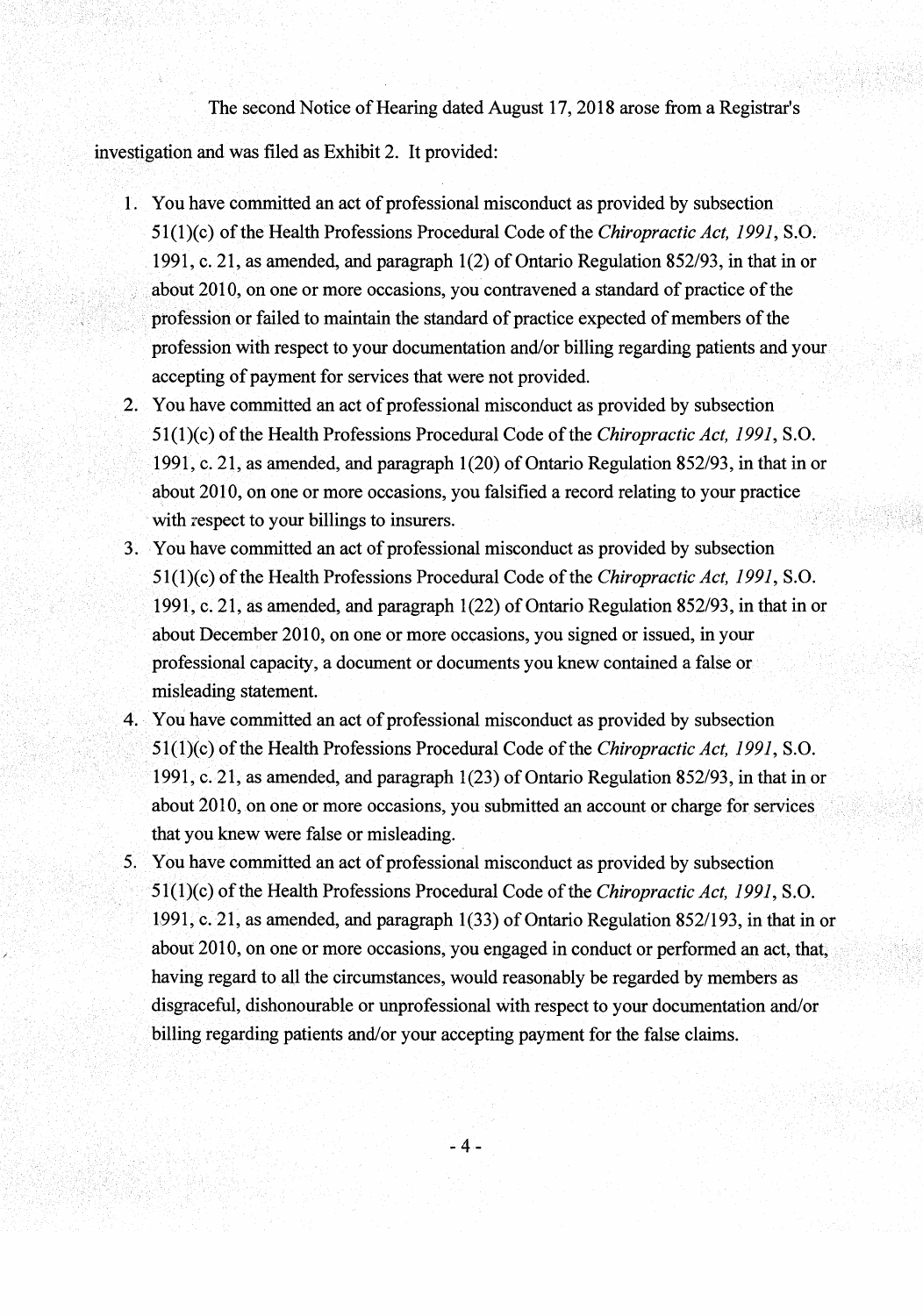The hearing proceeded only in relation to allegations **1** and 5 of the second Notice ofHearing. Allegations 2, 3 and 4 were withdrawn.

This panel agreed with the parties that both notices of hearing should be combined for the purpose of this hearing as they involved similar questions of fact, law or policy.

## **THE EVIDENCE**

Part 1 of the Resolution Agreement (Exhibit 3) set out the relevant evidence in the form of an agreed statement of facts which was read in full by Mr. Paliare into the record. Mr. Sherman made two minor corrections on behalf of the member as to wording misread by Mr. Paliare. The following is a summary of the alleged misconduct which was investigated.

From the first Notice of Hearing (the State Farm complaint):

- 1. Overbilling to State Farm Insurance, including:
	- a. billed for more than 24 hours/day on 157 days during the period between January 11, 2011 and October 2, 2012;
	- b. billed between 12-24 hours a day on 117 days during the same period;
	- c. back dated and/or altered fax confirmation sheets;
	- d. billed for assistive devices that were not provided; and
	- e. billed for aqua therapy treatments that were not provided.
- 2. Failing to maintain proper patient records.
- 3.' Approaching a patient to file false accident claims in exchange for compensation to the patient.
- 4. Attendant Care Assessments (Form 1's) that were billed to State Farm Insurance for time, assessment, mileage, document and file review that were never performed. In some instances, documents were altered using previous data from old Form 1's.

From the second Notice of Hearing (the Registrar's investigation):  $-5 -$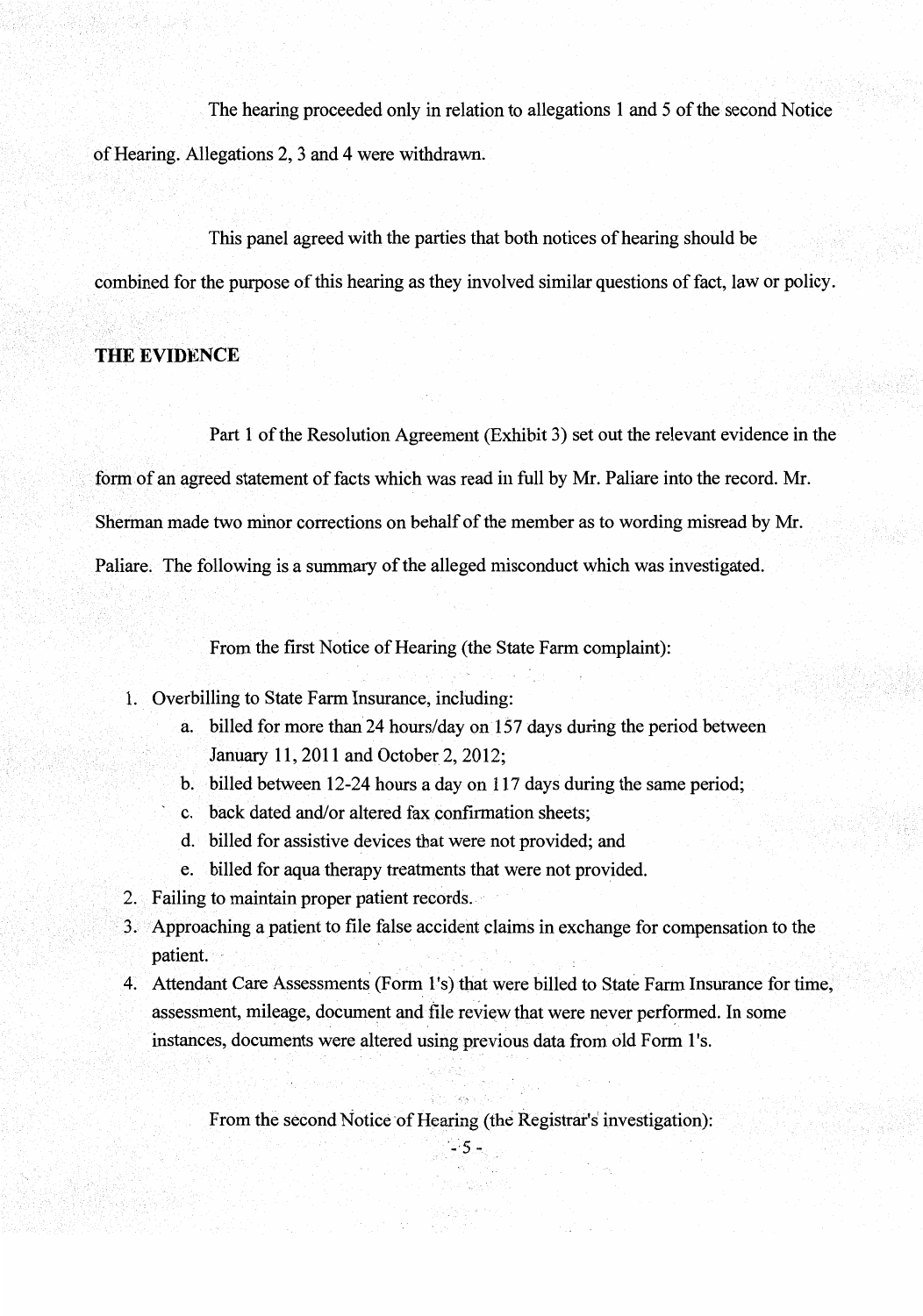- 1. Computer metadata indicating various in-home assessment documentation as well as delivery slips of assistive devices were created 2-3 years after the original services and delivery dates.
- 2. In-home assessments that were billed but records indicate the patient was seen at the clinic.
- 3. Pre-signed patient logs provided by the member to CCO investigators.
- 4. Duplicate billings to two different insurance companies for the same patient.

The member denied any knowledge of the activity above, but acknowledged that

as the clinic owner she was responsible for the wrongdoing.

The member expressly made the following statements and admissions with

respect to the first notice of hearing (using the same paragraph numbers used in the agreed

statement of facts):

- 11. The Member admits that the Clinic did not maintain daily appointment records, or patient records, as required by CCO Standard of Practice S-002 Record Keeping. Further, she admits it was her responsibility, as the owner and administrator of the Clinic, to ensure that records were created and maintained appropriately.
- $12.$ Had the Member testified, she would have said that, during the Period, her "main practice" consisted of non-controlled acts (i.e., IFC, laser, heat, ultrasound), which she described as "physical therapy". As a result, assistants at the Clinic delivered treatment on her behalf, but all treatments provided by assistants were billed under the Member's name.
- 13. Had the Member testified, she would have denied back dating, or otherwise altering fax confirmation sheets or other documents sent to State Farm. According to the Member, the Clinic secretaries were responsible for preparing and faxing documents, including claims for goods, services and treatments.
- 14. Had the Member testified, she would have denied any overbilling. However, the Member admits that, as a result of the failure to maintain daily appointment records, records relating to Clinic health care providers, and patient records appropriately, all of the claims at issue during the Period cannot be corroborated with documentation from the Clinic.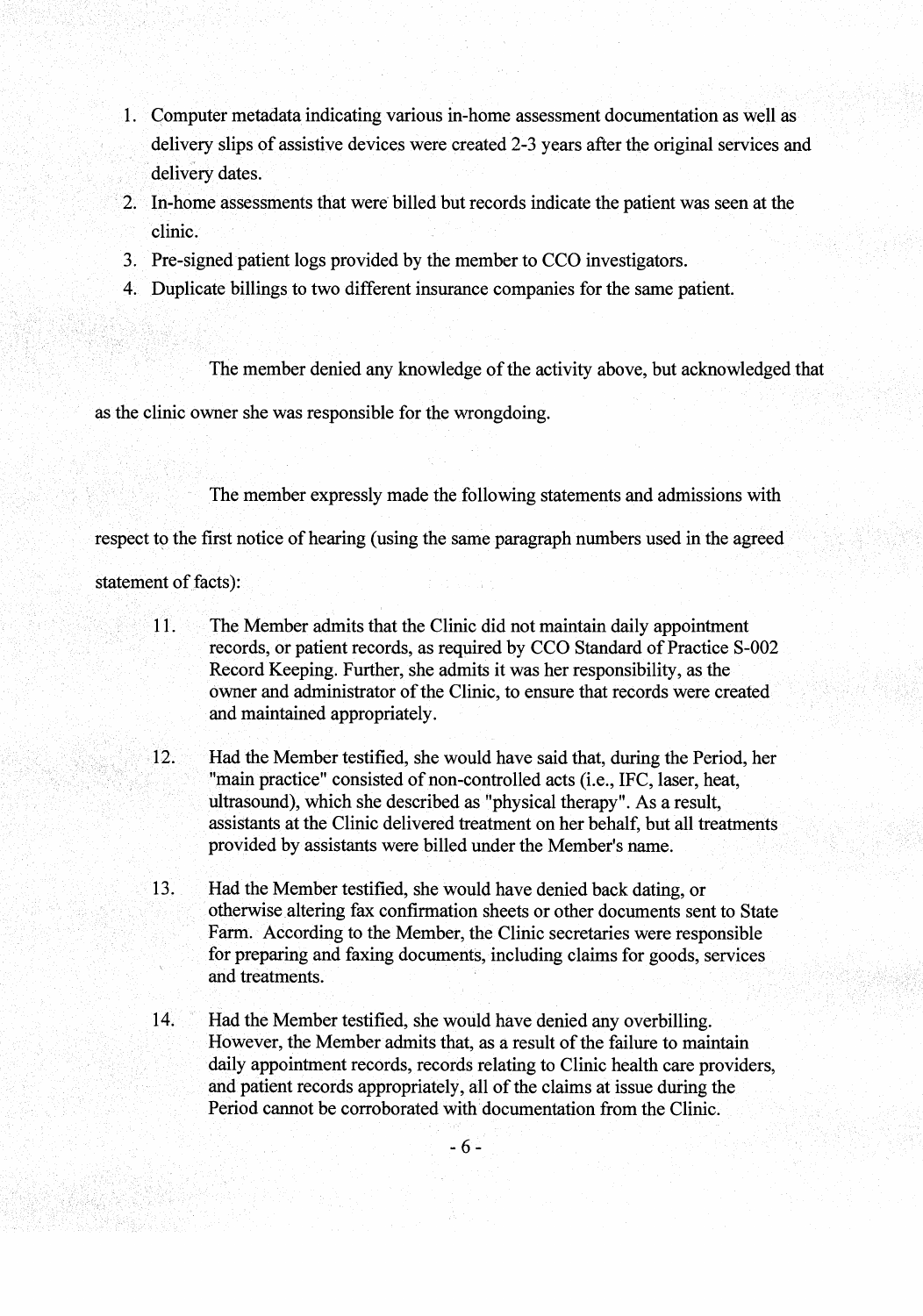- I7. Had the Member testified, she would have said that she knew [patient] N.R. was in motor vehicle accident in May 20IO, and she thought the invoices that the Clinic sent to State Farm related to the May 2010 accident and not the February 2010 staged accident.
- 20. Had the Member testified, she would have said that she was unaware that any false claims regarding [patient] M.B. had been sent by the Clinic to State Farm.
- 23. Had the Member testified, she would have said that she was unaware that any false claims regarding [patient] Z.F. had been sent by the Clinic to State Farm.
- 27. Had the Member testified, she would have denied knowing that [registered nurse] Z.M. did not actually assess the patients as Z.M. filled in and signed the Form Is and claims made to State Farm for travel time and mileage were therefore seen to be appropriate.
- 28. The Member admits that, as the owner and manager of the Clinic, she was responsible for ensuring that records were created and maintained in accordance with CCO standards of practice. The Member admits that the Clinic did not maintain daily appointment records or patient records as required and that she is ultimately responsible for the failure.
- 29. Although the Member denies knowing that the Clinic submitted claims to State Farm for treatments, goods and services that were not provided, she admits she was ultimately responsible for the Clinic's billings and claims and that she should have, and failed to, ensure that claims made to State Farm were complete and accurate.
- 30. Based on the facts set out above and the Member's admissions, the CCO and the Member ask that the panel of the Discipline Committee make findings of professional misconduct as set out in NOH #I, and in particular, that the Member:
	- a) contravened a standard of practice of the profession or failed to maintain the standard of practice expected of members of the profession with respect to her assessment, treatment, documentation, and/or billing as described in Allegation 1;
	- b) failed to keep records as required by the regulations as described in Allegation 2; and
	- c) engaged in conduct or performed an act that, having regard to all the circumstances, would reasonably be regarded by members as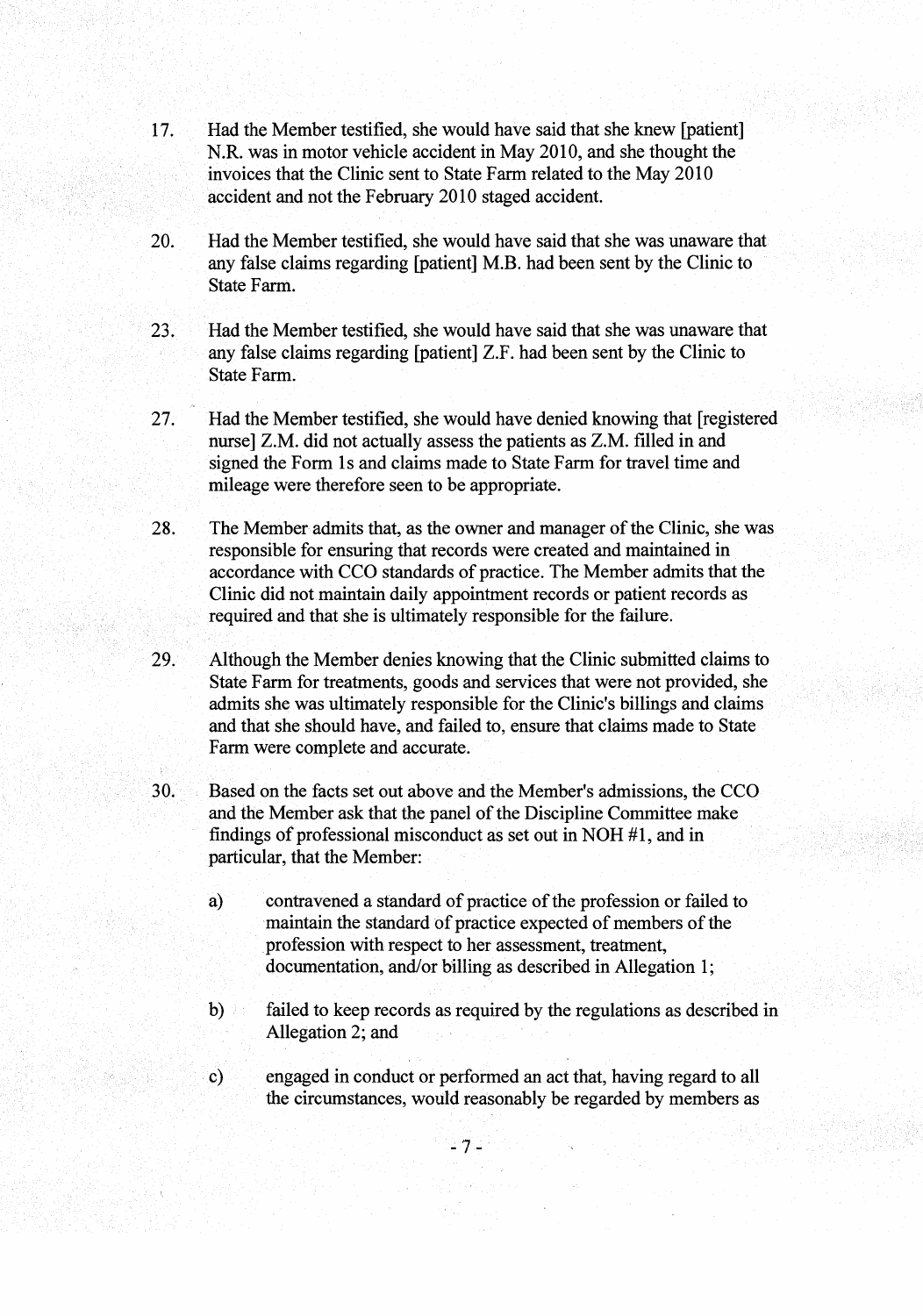disgraceful, dishonourable and unprofessional as described in Allegation 6.

The member expressly made the following statements and admissions with

respect to the second notice of hearing (again using the same paragraph numbers used in the

agreed statement of facts):

- $43.$ The Member admits that, as the owner and manager of the Clinic, she was responsible for ensuring that records were created and maintained in accordance with CCO standards of practice. The Member admits that the Clinic did not maintain patient attendance logs as required and that she is ultimately responsible for the failure.
- The Member denies knowing that the Clinic submitted claims to State 44. Farm for treatments, goods and services that were not provided, or that it created false receipts and delivery slips. However, she admits she was ultimately responsible for the Clinic's billings and claims and that she should have, and failed to, ensure that claims made to State Farm were complete and accurate and that receipts and delivery slips were valid.
- 45. Based on the facts set out above and the Member's admissions, the CCO and the Member request that the panel of the Discipline Committee find the Member committed acts of professional misconduct as described in NOH #2, and in particular that she:
- contravened a standard of practice of the profession or failed to maintain a. the standard of practice expected of members of the profession as described in Allegation 1; and
- engaged in conduct or performed an act that, having regard to all the b. circumstances, would reasonably be regarded by members as disgraceful, dishonourable and unprofessional as described in Allegation 5.

#### **OTHER**

Dr. Golhassani acknowledged that she had obtained independent legal advice

from her lawyer, Mr. Sherman prior to signing the Agreed Statement of Facts, and that she had

signed the Agreed Statement of Facts freely and voluntarily.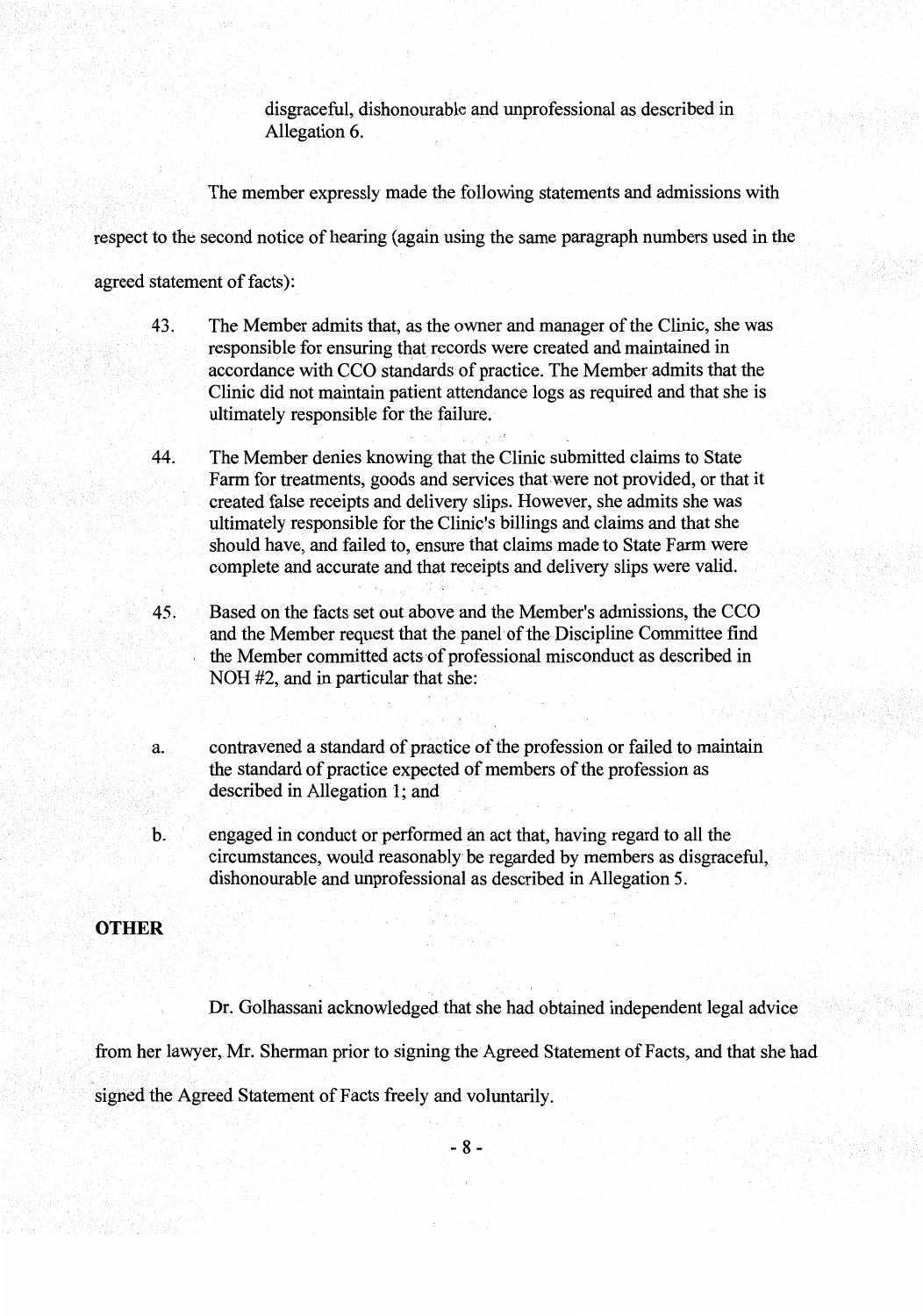#### **FINDINGS OF PROFESSIONAL MISCONDUCT**

a brief recess to consider our decision, the Panel accepted the submissions by the parties. We agree that the Agreed Statement of Facts provides a sufficient basis for making the findings of professional misconduct that the parties invited the Panel to make. Consequently, we find that the Member engaged in the forms of professional misconduct set out in allegations 1, 2, and 6 of the first Notice of Hearing and allegations 1 and 5 of the second Notice of Hearing.

#### **JOINT SUBMISSIONS ON PENALTY AND COSTS**

The parties presented the Panel with a Joint Submission on Penalty and Costs

which was filed on consent as Exhibit 4 and which asked the panel to make the following orders:

- 1. Requiring the Member to appear before the panel to be reprimanded.
- 2. Directing the Registrar and General Counsel ("Registrar") to suspend the Member's certificate of registration for a period of eight months ("Suspension") with the Suspension to take effect on May 1, 2019.
- Directing the Registrar to impose the following terms, conditions and limitations ("Conditions") on the Members certificate of registration:
	- a. By November 1, 2019, the Member must:
		- i. review, and undertake in writing to comply with, all CCO. regulations, standards of practice, policies and guidelines, including not limited to the business practices portion of the Misconduct Regulation; CCO Guideline G-008: Business Practices; and CCO Standard of Practice 5-002: Record Keeping; and
		- ii. provide evidence that she has successfully completed, at her own expense, the Legislation and Ethics Examination and the Record Keeping Workshop
	- Requiring the Member to be peer assessed at her own expense within six months of returning to practice after the'lifting of the Suspension.

 $-9-$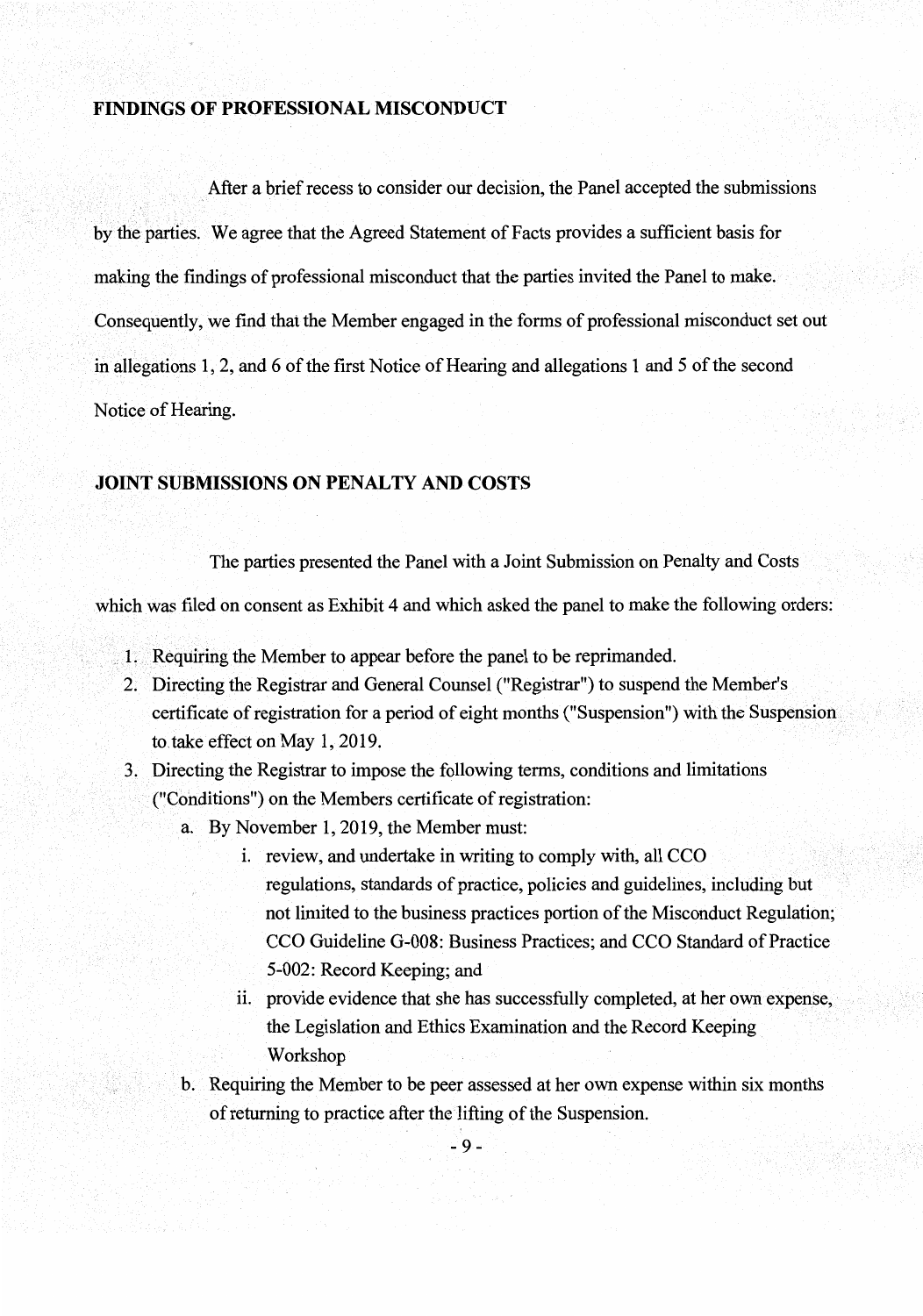- 4. Directing the Registrar to suspend two months of the Suspension if the Member completes the Conditions set out in Paragraph 3a., by November 1, 2019.
- *5.* Requiring that the results of the proceeding be recorded in the public portion of the Register and published in the Annual Report or other publications at the discretion of the College of Chiropractors of Ontario.

The parties also asked the panel to make the following order regarding costs:

Requiring the Member to pay  $$25,000.00$  to the CCO to partially reimburse it for its costs of the investigation and the costs and expenses of the hearing and of legal counsel, to be paid as follows:

- a. the Member to provide a cheque for \$5,000.00 at the hearing;
- b. the Member to pay the CCO \$1 ,000.00/month thereafter until the Suspension is lifted, with post-dated cheques to be provided at the hearing; and
- c. the Member to pay the CCO \$1,500.00/month after the Suspension is lifted until the full costs have been paid, with post-dated cheques to be provided at the hearing.

Dr. Golhassani again acknowledged that she had received advice from her counsel, Mr. Sherman, prior to entering into the joint submission and affirmed that she had signed the Joint Submission on Penalty and Costs freely and voluntarily.

Mr. Paliare and Mr. Sherman both made submissions in support of the Joint Submission. Mr. Paliare stated that the purpose of this sentencing is deterrence, a serious penalty for the professional misconduct of the member. In regards to serious insurance company fraud, the members of the profession are under obligation to maintain standards of practice to ensure billing is accurate and consistent. The College feels that the remediation aspect is important as the member must undertake course review and the College does see the recognition by the member of wrongdoing. The College acknowledged the member spared all parties the added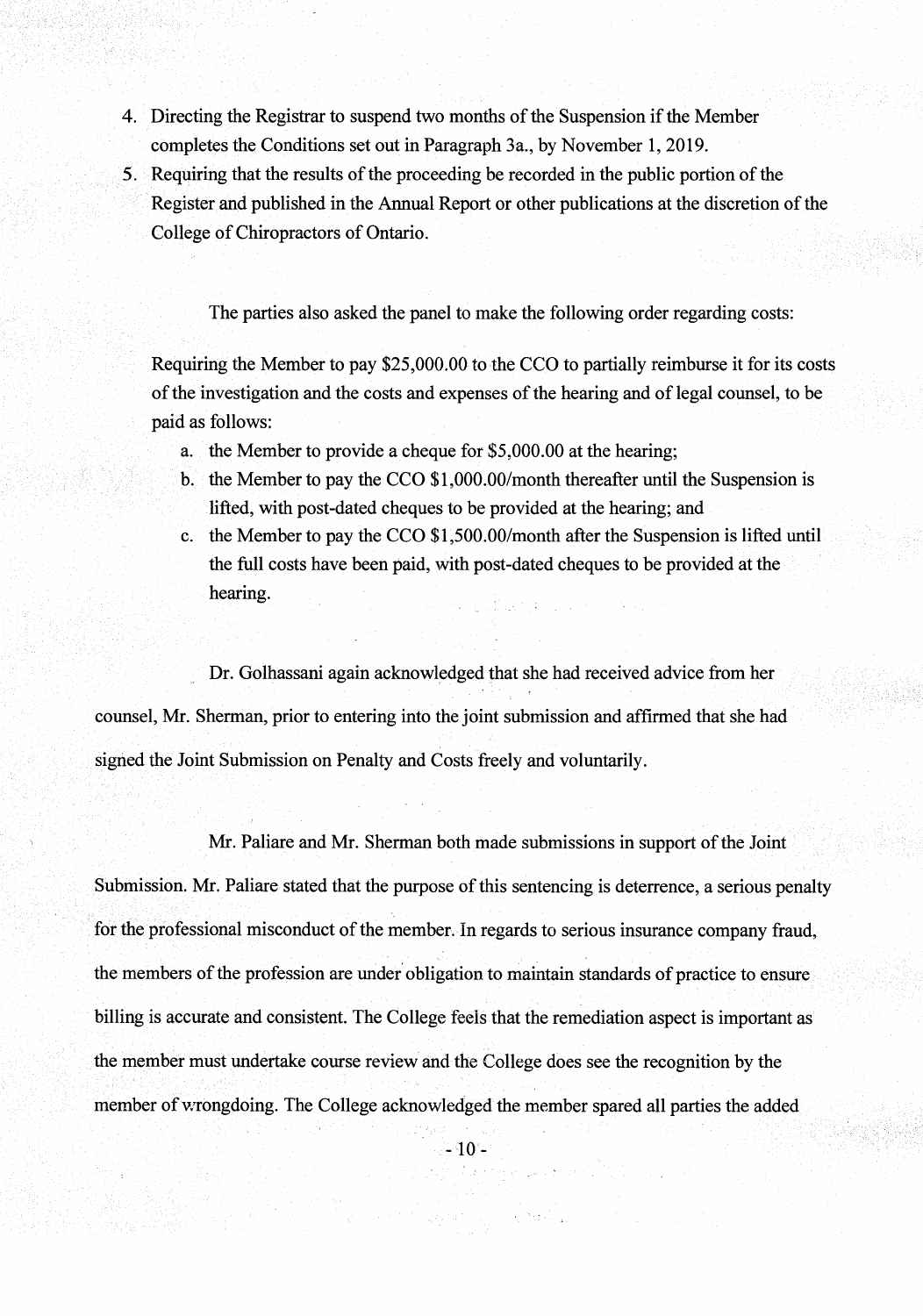expense and time of a contested hearing by way of a Joint Submission. Mr. Paliare also noted that the member has no prior history of CCO related issues and the CCO is satisfied by this outcome in totality. Mr. Sherman echoed the College's statements and asked the panel to give consideration to the exhibits that she has taken the allegations seriously. He also made note that the member has already begun remediation that she could anticipate from the hearing process. Dr. Golhassani was prepared to receive the oral reprimand by the Panel.

Mr. Stevenson reminded the Panel that we should not reject a Joint Submission negotiated by the parties unless we believed it was contrary to the public interest and the Panel should otherwise accept the Joint Submission.

## **DECISION AND REASONS AS TO PENALTY AND COSTS**

The panel retired to consider the Joint Submission on penalty and costs. After

deliberation the panel agreed to accept the Joint Submission and made the following order:

- 1. Requiring the Member to appear before the panel to be reprimanded.
- Directing the Registrar and General Counsel ("Registrar") to suspend the Member's certificate of registration for a period of eight months ("Suspension") with the Suspension to take effect on May 1, 2019.
- 3. Directing the Registrar to impose the following terms, conditions and limitations ("Conditions") on the Members certificate of registration:
	- a. By November 1, 2019, the Member must:
		- 1. review, and undertake in writing to comply with all CCO. regulations, standards of practice, policies and guidelines, including but not limited to the business practices portion of the Misconduct Regulation; CCO Guideline G-008: Business Practices; and CCO Standard of Practice 5-002: Record Keeping; and
		- ii. provide evidence that she has successfully completed, at her own expense, the Legislation and Ethics Examination and the Record Keeping

 $-11 -$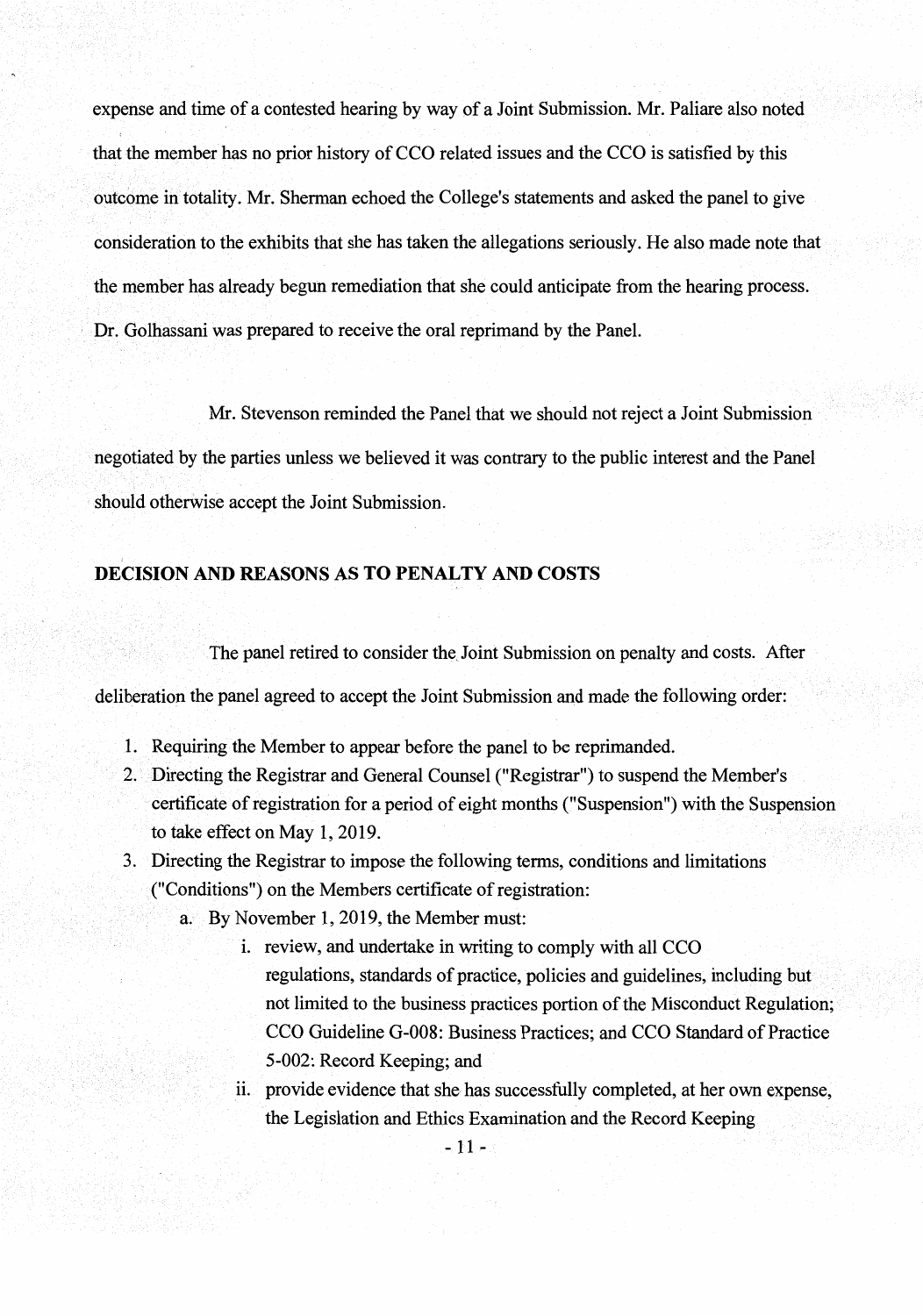## Workshop

- b. Requiring the Member to be peer assessed at her own expense within six months of returning to practice after the lifting of the Suspension.
- 4. Directing the Registrar to suspend two months of the Suspension if the Member completes the Conditions set out in Paragraph 3a., by November 1, 2019.
- 5. Requiring that the results of the proceeding be recorded in the public portion of the Register and published in the Annual Report or other publications at the discretion of the College of Chiropractors of Ontario.
- 6. Requiring the Member to pay \$25,000.00 to the CCO to partially reimburse it for its costs ofthe investigation and the costs and expenses of the hearing and of legal counsel, to be paid as follows:
	- a. the Member to provide a cheque for \$5,000.00 at the hearing;
	- b. the Member to pay the CCO  $$1,000.00/$  month thereafter until the Suspension is lifted, with post-dated cheques to be provided at the hearing; and
	- c. the Memberto pay the CCO \$1,500.00/month after the Suspension is lifted until the full costs have been paid, with post-dated cheques to be provided at the hearing.

The Panel believes that by making this order, the public interest is served through astrong message of deterrence and a clear assurance of the College's commitment to public protection. The penalty is reasonable and acts as a deterrent to Dr. Golhassani and to the profession against similar conduct. The Penalty will also help rehabilitate Dr. Golhassani as well as sending a clear message that the profession will not tolerate the demonstrated behaviour.

#### **REPRIMAND DELIVERED**

After the Order was made and as Dr. Golhassani had agreed not to appeal or to ask for judicial review of this decision, the Chair delivered the oral reprimand on behalf of the panel and the hearing was adjourned.